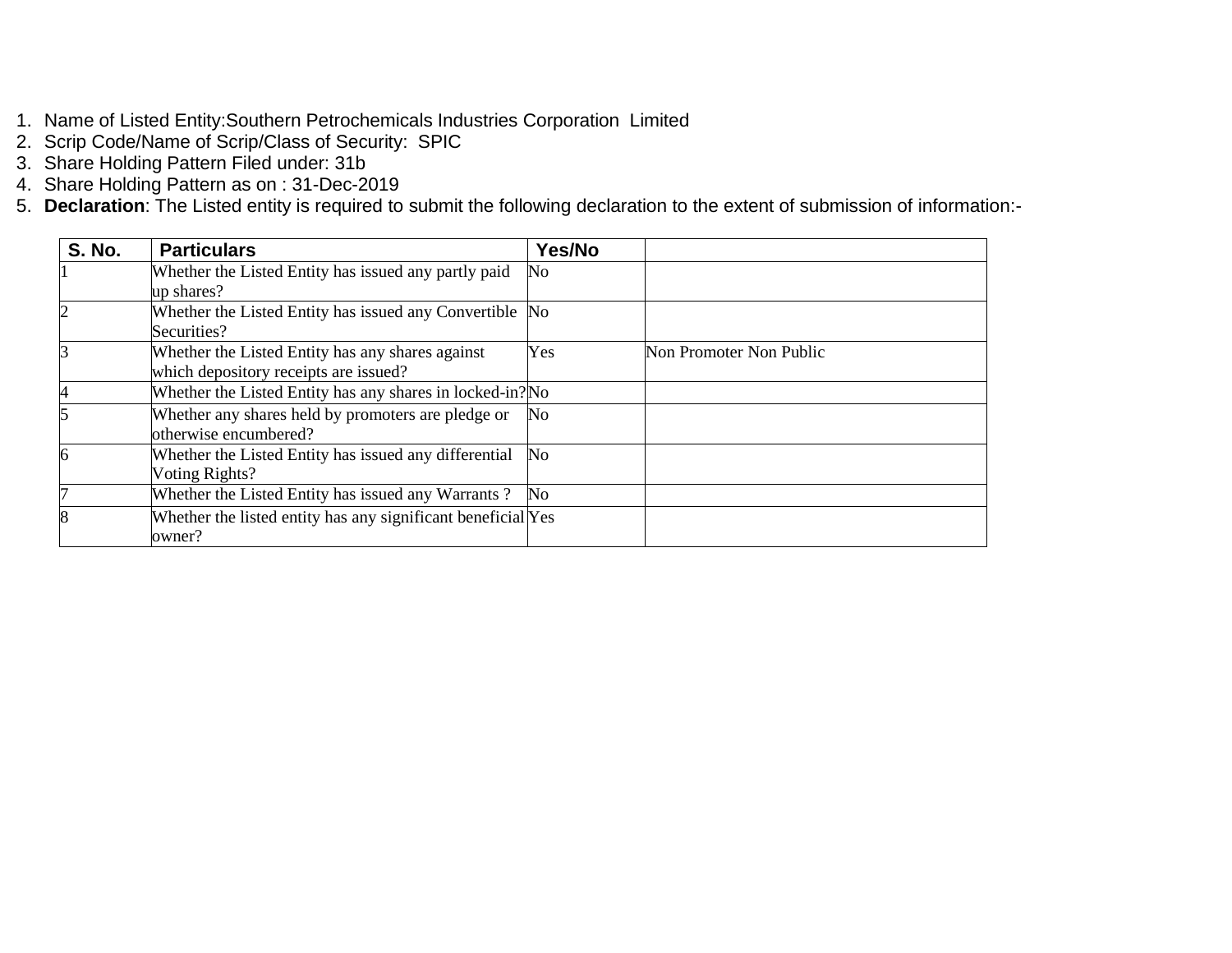## Table I - Summary Statement holding of specified securities

| Catego<br>ry<br>(1)     | Category of<br>shareholder<br>(II)        | Nos. of<br>shareh<br>olders<br>(III) | No. of fully<br>paid up<br>equity<br>shares<br>held<br>(IV) | No. of<br>Partly<br>paid-up<br>equity<br>shares<br>held<br>$\overline{(V)}$ | No. of<br>shares<br>underlying<br><b>Depository</b><br><b>Receipts</b><br>(VI) | <b>Total</b><br>nos.<br>shares<br>held<br>$(VII) =$<br>$(IV)+(V)+$<br>(VI) | <b>Shareholding</b><br>as a % of total<br>no. of shares<br>(calculated as<br>per SCRR,<br>1957)<br>(VIII) |                              | <b>Number of Voting Rights</b><br>held in each class of   | securities<br>(X)     |                                                | No. of<br><b>Shares</b><br><b>Underlying</b><br><b>Outstanding</b><br>convertible<br>securities<br>(including | Shareholding,<br>as a % assuming<br>full conversion<br>of convertible<br>securities (as a<br>percentage of<br>diluted share | <b>Number of</b><br>Locked in<br>shares<br>(XII) |                                                    |            | <b>Number of</b><br><b>Shares</b><br>pledged or<br>otherwise<br>encumbered<br>(XIII) | <b>Number of</b><br>equity<br>shares held<br>in<br>dematerializ<br>ed form |
|-------------------------|-------------------------------------------|--------------------------------------|-------------------------------------------------------------|-----------------------------------------------------------------------------|--------------------------------------------------------------------------------|----------------------------------------------------------------------------|-----------------------------------------------------------------------------------------------------------|------------------------------|-----------------------------------------------------------|-----------------------|------------------------------------------------|---------------------------------------------------------------------------------------------------------------|-----------------------------------------------------------------------------------------------------------------------------|--------------------------------------------------|----------------------------------------------------|------------|--------------------------------------------------------------------------------------|----------------------------------------------------------------------------|
|                         |                                           |                                      |                                                             |                                                                             |                                                                                |                                                                            | As a % of<br>$(A+B+C2)$                                                                                   | Clas<br>s.<br>$\frac{eg}{X}$ | <b>No of Voting</b><br><b>Rights</b><br>Clas<br>s<br>eg:y | Tot<br>al             | <b>Total</b><br>as a<br>$%$ of<br>$(A+B+$<br>C | <b>Warrants)</b><br>(X)                                                                                       | capital)<br>$(XI) = (VII) + (X)$<br>As a % of<br>$(A+B+C2)$                                                                 | No.<br>(a)                                       | As a<br>% of<br>total<br>Shar<br>es<br>held<br>(b) | No.<br>(a) | As a<br>$%$ of<br>total<br><b>Share</b><br>s held<br>(b)                             | (XIV)                                                                      |
| A                       | Promoter &<br>Promoter<br>Group           | 12                                   | 98645488                                                    |                                                                             |                                                                                | 9864548 52.79                                                              |                                                                                                           | 986450<br>488                |                                                           | 5488                  | 9864 52.79                                     |                                                                                                               | 52.79                                                                                                                       |                                                  | ∩                                                  |            |                                                                                      | 98645488                                                                   |
| $\overline{\mathbf{B}}$ | Public                                    | 61151                                | 88203048                                                    |                                                                             |                                                                                | 8820304                                                                    | 47.21                                                                                                     | 882030<br>048                |                                                           | 3048                  | 882047.21                                      |                                                                                                               | 47.21                                                                                                                       |                                                  | ∩                                                  |            |                                                                                      | 84137872                                                                   |
| $\overline{C}$          | Non Promoter-1<br>Non Public              |                                      |                                                             |                                                                             | 16791800                                                                       | 1679180 8.99                                                               |                                                                                                           |                              |                                                           |                       |                                                |                                                                                                               |                                                                                                                             |                                                  | ∩                                                  |            |                                                                                      | 16791800                                                                   |
| $\overline{C}$          | <b>Shares</b><br>underlying<br><b>DRs</b> |                                      |                                                             |                                                                             | 16791800                                                                       | 1679180 0                                                                  |                                                                                                           |                              |                                                           |                       |                                                |                                                                                                               |                                                                                                                             |                                                  | ∩                                                  |            |                                                                                      | 16791800                                                                   |
| C <sub>2</sub>          | Shares held by 0<br>Employee<br>Trusts    |                                      |                                                             |                                                                             |                                                                                |                                                                            |                                                                                                           |                              |                                                           |                       |                                                |                                                                                                               |                                                                                                                             |                                                  | 0                                                  |            |                                                                                      |                                                                            |
|                         | Total                                     | 61164                                | 1868485360                                                  |                                                                             | 16791800                                                                       | 2036403 100<br>36                                                          |                                                                                                           | 186840<br>8536               |                                                           | 1868 100<br>4853<br>6 |                                                |                                                                                                               | 100                                                                                                                         |                                                  | ∩                                                  |            |                                                                                      | 199575160                                                                  |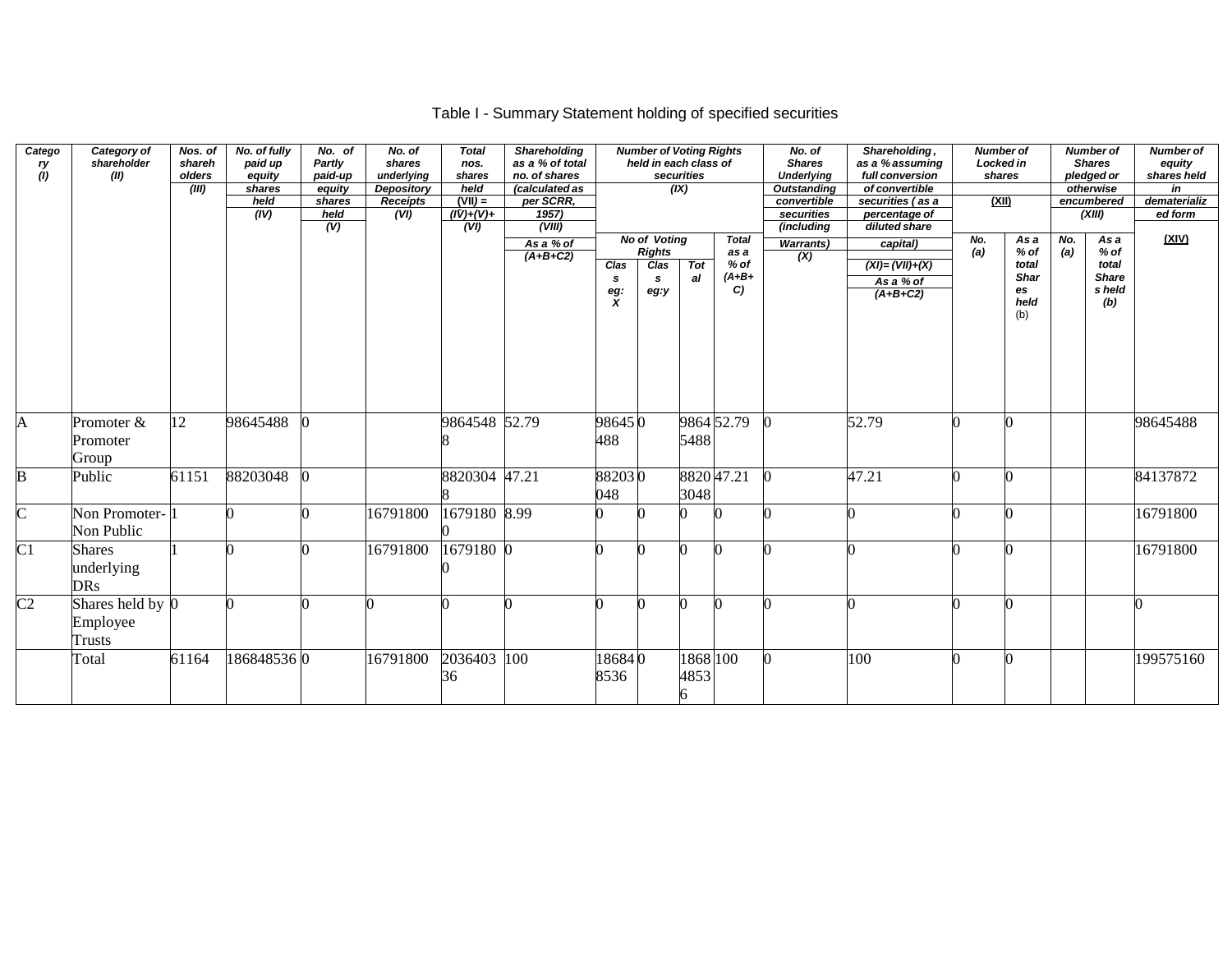## Table II - Statement showing shareholding pattern of the Promoter and Promoter Group

|                         | <b>Category &amp; Name</b> | <b>PAN</b>        | No. of | No. of        | Partly         | Nos. of                              | <b>Total</b>         | <b>Sharehol</b>   |              |                            |           | <b>Number of Voting Rights held in</b> | No. of                            | <b>Shareholdin</b>       |     | <b>Number of</b>  |     | <b>Number of</b>        | Number of          |
|-------------------------|----------------------------|-------------------|--------|---------------|----------------|--------------------------------------|----------------------|-------------------|--------------|----------------------------|-----------|----------------------------------------|-----------------------------------|--------------------------|-----|-------------------|-----|-------------------------|--------------------|
|                         | of the                     | (III)             | shareh | fully         | paid-up        | shares                               | nos.                 | ding %            |              | each class of securities   |           |                                        | <b>Shares</b>                     | $g$ , as a $%$           |     | <b>Locked in</b>  |     | <b>Shares</b>           | equity             |
|                         | <b>Shareholders</b>        |                   | older  | paid          | equity         | underlying                           | shares               | calculate         |              |                            | (IX)      |                                        | <b>Underlying</b>                 | assuming                 |     | shares            |     | pledged or              | shares held        |
|                         | (1)                        |                   | (III)  | up<br>equity  | shares<br>held | <b>Depository</b><br><b>Receipts</b> | held<br>$(VII =$     | d as per<br>SCRR, |              |                            |           |                                        | <b>Outstanding</b><br>convertible | full<br>conversion       |     | (XII)             |     | otherwise<br>encumbered | in<br>dematerializ |
|                         |                            |                   |        | share         | (V)            | $\overline{(VI)}$                    | $\overline{IV+V+VI}$ | 1957              |              |                            |           |                                        | securities                        | $\overline{of}$          |     |                   |     | (XIII)                  | ed form            |
|                         |                            |                   |        | s held        |                |                                      |                      |                   |              | <b>No of Voting Rights</b> |           | Total as                               | (including                        | convertible              | No. | As a              | No. | As a                    | (XIV)              |
|                         |                            |                   |        | (IV)          |                |                                      |                      | As a % of         |              |                            |           | a % of                                 | <b>Warrants)</b>                  | securities               | (a) | % of              | (a) | % of                    |                    |
|                         |                            |                   |        |               |                |                                      |                      | $(A+B+C2)$        |              |                            |           | <b>Total</b>                           | (X)                               | as a                     |     | total             |     | total                   |                    |
|                         |                            |                   |        |               |                |                                      |                      | (VIII)            | <b>Class</b> | <b>Class</b>               | Tot       | <b>Voting</b>                          |                                   | percentage<br>of diluted |     | <b>Shar</b><br>es |     | share<br>s held         |                    |
|                         |                            |                   |        |               |                |                                      |                      |                   | X            | Y                          | al        | rights                                 |                                   | share                    |     | held              |     | (b)                     |                    |
|                         |                            |                   |        |               |                |                                      |                      |                   |              |                            |           |                                        |                                   |                          |     | (b)               |     |                         |                    |
|                         |                            |                   |        |               |                |                                      |                      |                   |              |                            |           |                                        |                                   | $\frac{capital)}{(XI)}$  |     |                   |     |                         |                    |
|                         |                            |                   |        |               |                |                                      |                      |                   |              |                            |           |                                        |                                   | $(VII)+(X)$ as a         |     |                   |     |                         |                    |
|                         |                            |                   |        |               |                |                                      |                      |                   |              |                            |           |                                        |                                   | $%$ of<br>$A+B+C2$       |     |                   |     |                         |                    |
|                         |                            |                   |        |               |                |                                      |                      |                   |              |                            |           |                                        |                                   |                          |     |                   |     |                         |                    |
|                         | Indian                     |                   |        |               |                | 0                                    |                      |                   |              |                            |           |                                        |                                   |                          |     | ∩                 |     |                         |                    |
|                         | Individuals/Hind           |                   |        | 45450         |                |                                      | 45450                | 0.02              | 45450        |                            | 4545 0.02 |                                        |                                   | 0.02                     |     | 0                 |     |                         | 45450              |
|                         | u undivided                |                   |        |               |                |                                      |                      |                   |              |                            |           |                                        |                                   |                          |     |                   |     |                         |                    |
|                         | Family                     |                   |        |               |                |                                      |                      |                   |              |                            |           |                                        |                                   |                          |     |                   |     |                         |                    |
|                         | <b>ASHWIN</b>              | AAEP              |        | 45450 0       |                |                                      | 45450                | 0.02              | 45450        |                            | 4545 0.02 |                                        |                                   | 0.02                     |     | 0                 |     |                         | 45450              |
|                         | CHIDAMBARA A4148           |                   |        |               |                |                                      |                      |                   |              |                            |           |                                        |                                   |                          |     |                   |     |                         |                    |
|                         | <b>M NUTHIAH</b>           | н                 |        |               |                |                                      |                      |                   |              |                            |           |                                        |                                   |                          |     |                   |     |                         |                    |
| b                       | Central                    |                   |        | 884000 0      |                |                                      | 8840000 4.73         |                   | 8840000      |                            | 88404.73  |                                        |                                   | 4.73                     |     | 0                 |     |                         | 8840000            |
|                         | Government/                |                   |        |               |                |                                      |                      |                   |              |                            | 000       |                                        |                                   |                          |     |                   |     |                         |                    |
|                         |                            |                   |        |               |                |                                      |                      |                   |              |                            |           |                                        |                                   |                          |     |                   |     |                         |                    |
|                         | State                      |                   |        |               |                |                                      |                      |                   |              |                            |           |                                        |                                   |                          |     |                   |     |                         |                    |
|                         | Government(s)              |                   |        |               |                |                                      |                      |                   |              |                            |           |                                        |                                   |                          |     |                   |     |                         |                    |
|                         | <b>TAMILNADU</b>           | AAAC <sub>1</sub> |        | 884000 0      |                |                                      | 8840000 4.73         |                   | 8840000      |                            | 88404.73  |                                        |                                   | 4.73                     |     | 0                 |     |                         | 8840000            |
|                         | <b>INDUSTRIAL</b>          | T3409             |        |               |                |                                      |                      |                   |              |                            | $000\,$   |                                        |                                   |                          |     |                   |     |                         |                    |
|                         | <b>DEVELOPMENP</b>         |                   |        |               |                |                                      |                      |                   |              |                            |           |                                        |                                   |                          |     |                   |     |                         |                    |
|                         |                            |                   |        |               |                |                                      |                      |                   |              |                            |           |                                        |                                   |                          |     |                   |     |                         |                    |
|                         |                            |                   |        |               |                |                                      |                      |                   |              |                            |           |                                        |                                   |                          |     |                   |     |                         |                    |
|                         | <b>CORPORATIO</b>          |                   |        |               |                |                                      |                      |                   |              |                            |           |                                        |                                   |                          |     |                   |     |                         |                    |
|                         | N LTS                      |                   |        |               |                |                                      |                      |                   |              |                            |           |                                        |                                   |                          |     |                   |     |                         |                    |
| $\overline{c}$          | Financial                  |                   |        |               | 0              |                                      | n                    | n                 |              |                            | n         |                                        |                                   |                          |     | 0                 |     |                         |                    |
|                         | Institutions/              |                   |        |               |                |                                      |                      |                   |              |                            |           |                                        |                                   |                          |     |                   |     |                         |                    |
|                         | <b>Banks</b>               |                   |        |               |                |                                      |                      |                   |              |                            |           |                                        |                                   |                          |     |                   |     |                         |                    |
| $\overline{\mathrm{d}}$ | Any Other                  |                   |        | 7084520       |                |                                      | 7084526337.92        |                   | 7084520      |                            |           | 7084 37.92                             |                                   | 37.92                    |     | O.                |     |                         | 70845263           |
|                         |                            |                   |        |               |                |                                      |                      |                   | 63           |                            | 5263      |                                        |                                   |                          |     |                   |     |                         |                    |
|                         | (specify)<br><b>Bodies</b> |                   |        | 63<br>7084520 |                |                                      | 7084526337.92        |                   | 7084520      |                            |           | 7084 37.92                             |                                   | 37.92                    |     | 0                 |     |                         | 70845263           |
|                         |                            |                   |        |               |                |                                      |                      |                   |              |                            |           |                                        |                                   |                          |     |                   |     |                         |                    |
|                         | Corporate                  |                   |        | 63            |                |                                      |                      |                   | 63           |                            | 5263      |                                        |                                   |                          |     |                   |     |                         |                    |
|                         | <b>ACM</b>                 | AAAC <sup>1</sup> |        | 6590750       |                |                                      | 659075               | 0.35              | 6590750      |                            | 65900.35  |                                        |                                   | 0.35                     |     | 0                 |     |                         | 659075             |
|                         | <b>EDUCATIONA A5809</b>    |                   |        |               |                |                                      |                      |                   |              |                            | 75        |                                        |                                   |                          |     |                   |     |                         |                    |
|                         |                            |                   |        |               |                |                                      |                      |                   |              |                            |           |                                        |                                   |                          |     |                   |     |                         |                    |
|                         | <b>FOUNDATION</b>          |                   |        |               |                |                                      |                      |                   |              |                            |           |                                        |                                   |                          |     |                   |     |                         |                    |
|                         |                            |                   |        |               |                |                                      |                      |                   |              |                            |           |                                        |                                   |                          |     |                   |     |                         |                    |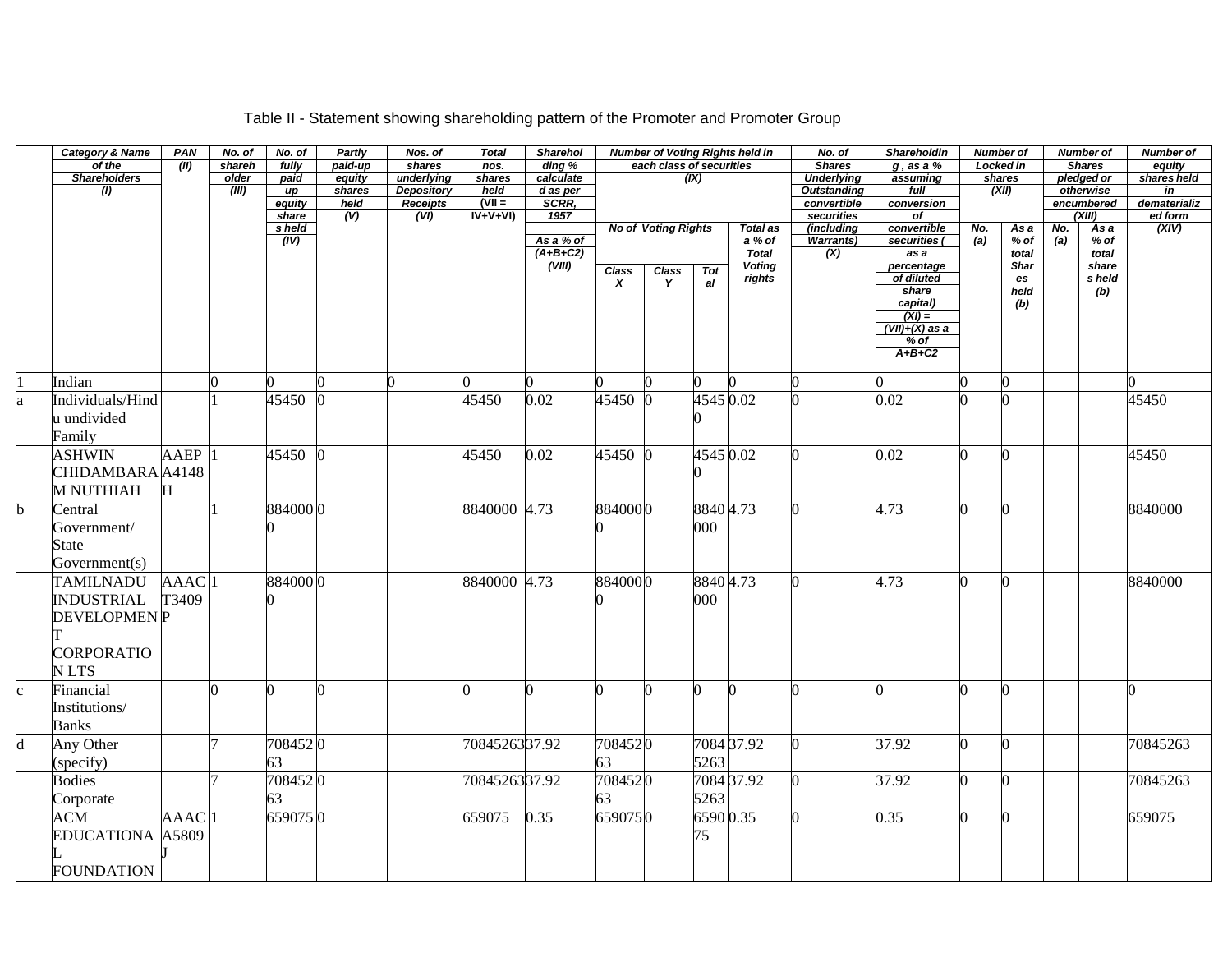|             | AMI                        | AABC <sub>1</sub>   |    | 3727670       |   | 37276700 19.95 |      | 3727670       | 3727 19.95            |  | 19.95 | 0              | 37276700 |
|-------------|----------------------------|---------------------|----|---------------|---|----------------|------|---------------|-----------------------|--|-------|----------------|----------|
|             | <b>HOLDINGS</b>            | P1877               |    | $00 \,$       |   |                |      | $00 \,$       | 6700                  |  |       |                |          |
|             | <b>PVT LTD</b>             | G                   |    |               |   |                |      |               |                       |  |       |                |          |
|             | <b>GOLD NEST</b>           | AABC <sub>1</sub>   |    | 29800         |   | 29800          | 0.02 | 29800         | 2980 0.02             |  | 0.02  | 0              | 29800    |
|             | <b>TRADING</b>             | T5894               |    |               |   |                |      |               |                       |  |       |                |          |
|             | <b>COMPANY</b>             | M                   |    |               |   |                |      |               |                       |  |       |                |          |
|             | <b>SICAGEN</b>             | $AAKC$ <sup>1</sup> |    | 3017340       |   | 3017349 1.61   |      | 3017340       | 3017 1.61             |  | 1.61  | $\overline{0}$ | 3017349  |
|             | <b>INDIA</b>               | S5770J              |    |               |   |                |      |               | 349                   |  |       |                |          |
|             | <b>LIMITED</b>             |                     |    |               |   |                |      |               |                       |  |       |                |          |
|             | <b>SOUTH INDIA</b>         | AABC <sub>1</sub>   |    | 1636900       |   | 1636900 0.88   |      | 1636900       | $1636\overline{0.88}$ |  | 0.88  | 0              | 1636900  |
|             | <b>HOUSE</b>               | S0520               |    |               |   |                |      |               | 900                   |  |       |                |          |
|             | <b>ESTATES AND M</b>       |                     |    |               |   |                |      |               |                       |  |       |                |          |
|             | <b>PROPERTIES</b>          |                     |    |               |   |                |      |               |                       |  |       |                |          |
|             | <b>LTD</b>                 |                     |    |               |   |                |      |               |                       |  |       |                |          |
|             | <b>LOTUS</b>               | $AABC$ <sup>1</sup> |    | 2799540       |   | 2799545414.98  |      | 2799540       | 2799 14.98            |  | 14.98 |                | 27995454 |
|             |                            |                     |    |               |   |                |      |               |                       |  |       | 0              |          |
|             | <b>FERTILIZERS</b>         | 0193                |    | 54            |   |                |      | 54            | 5454                  |  |       |                |          |
|             | PRIVATE LTD                | K                   |    |               |   |                |      |               |                       |  |       |                |          |
|             | SOUTH INDIA AAAC 1         |                     |    | 2299850       |   | 229985         | 0.12 | 2299850       | 2299 0.12             |  | 0.12  | 0              | 229985   |
|             | TRAVELS PVT S3792          |                     |    |               |   |                |      |               | 85                    |  |       |                |          |
|             | <b>LTD</b>                 |                     |    |               |   |                |      |               |                       |  |       |                |          |
|             | Sub-Total $(A)(1)$         |                     | Q. | 7973070       |   | 7973071342.67  |      | 7973070       | 7973 42.67            |  | 42.67 | 0              | 79730713 |
|             |                            |                     |    | 13            |   |                |      | 13            | 0713                  |  |       |                |          |
|             |                            |                     |    |               |   |                |      |               |                       |  |       |                |          |
| 2           | Foreign                    |                     |    |               |   |                |      |               |                       |  |       |                |          |
| ā           | Individuals                |                     |    |               |   |                |      |               |                       |  |       |                |          |
|             | (Non-Resident              |                     |    |               |   |                |      |               |                       |  |       |                |          |
|             | Individuals/               |                     |    |               |   |                |      |               |                       |  |       |                |          |
|             | Foreign                    |                     |    |               |   |                |      |               |                       |  |       |                |          |
|             | Individuals)               |                     |    |               |   |                |      |               |                       |  |       |                |          |
|             | Government                 |                     |    |               |   |                |      |               | 0                     |  |       |                |          |
| $\mathbf c$ | Institutions               |                     |    |               |   |                |      |               |                       |  |       |                |          |
| d           |                            |                     |    | 1891470       |   | 1891477510.12  |      | 1891470       | 1891 10.12            |  | 10.12 | 0              | 18914775 |
|             | Foreign Portfolio          |                     |    | 75            |   |                |      | 75            |                       |  |       |                |          |
|             | Investor<br><b>RANFORD</b> | AADC <sub>1</sub>   |    | 1910000       |   | 1910000 1.02   |      | 1910000       | 4775<br>1910 1.02     |  | 1.02  | 0              |          |
|             |                            |                     |    |               |   |                |      |               | 000                   |  |       |                | 1910000  |
|             | INVESTMENTSR5452           |                     |    |               |   |                |      |               |                       |  |       |                |          |
|             | <b>LTD</b>                 |                     |    |               |   |                |      |               |                       |  |       | 0              |          |
|             | <b>DARNOLLY</b>            | AACC <sup>1</sup>   |    | 1322000       |   | 1322000 0.71   |      | 1322000       | 13220.71              |  | 0.71  |                | 1322000  |
|             | INVESTMENTSD5610           |                     |    |               |   |                |      |               | 000                   |  |       |                |          |
|             | <b>LTD</b>                 |                     |    |               |   |                |      |               |                       |  |       |                |          |
|             | <b>FICON</b>               | $AABC$ <sup>1</sup> |    | 1568270       |   | 156827758.39   |      | 1568270       | 15688.39              |  | 8.39  | 0              | 15682775 |
|             | <b>HOLDINGS</b>            | F0667J              |    | 75            | n |                |      | 75.           | 2775                  |  |       | O.             |          |
| e           | Any Other                  |                     |    |               |   |                |      |               | 0                     |  |       |                |          |
|             | (specify)                  |                     |    |               |   |                |      |               |                       |  |       |                |          |
|             | Sub-Total $(A)(2)$         |                     |    | 1891470<br>75 |   | 1891477510.12  |      | 1891470<br>75 | 1891 10.12<br>4775    |  | 10.12 | 0              | 18914775 |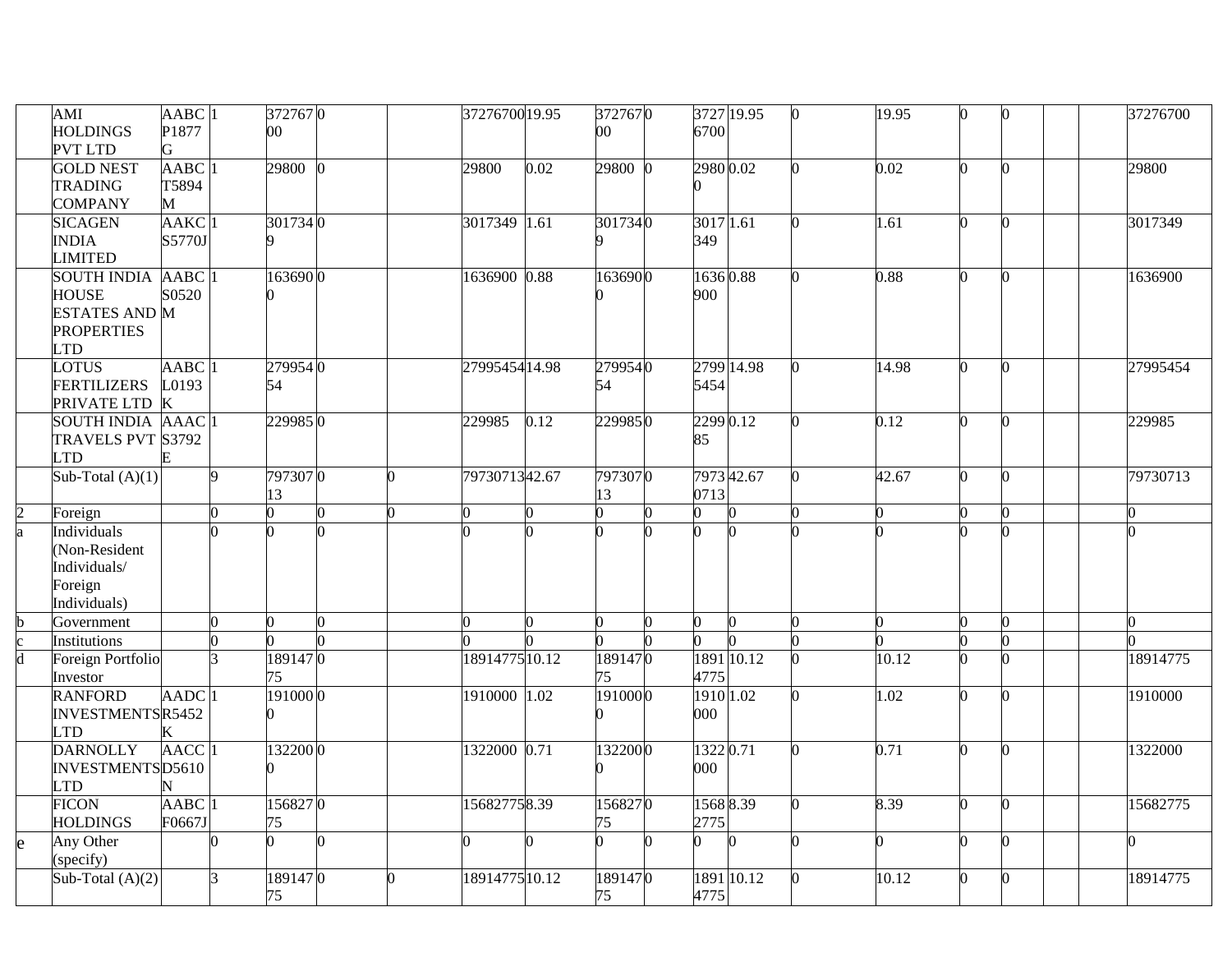| Total                 | $\sim$ | 9864540 |  | 9864548852.79 | 9864540 | 9864 52.79 |  | 52.79 |  |  | 98645488 |
|-----------------------|--------|---------|--|---------------|---------|------------|--|-------|--|--|----------|
| Shareholding of       |        | 88      |  |               | 88      | 5488       |  |       |  |  |          |
| Promoter and          |        |         |  |               |         |            |  |       |  |  |          |
| <b>Promoter Group</b> |        |         |  |               |         |            |  |       |  |  |          |
| (A)                   |        |         |  |               |         |            |  |       |  |  |          |
| $(A)(1)+(A)(2)$       |        |         |  |               |         |            |  |       |  |  |          |

Table III - Statement showing shareholding pattern of the Public shareholder

|              | <b>Category &amp; Name</b><br>of the<br><b>Shareholders</b><br>(1) | PAN<br>(II)              | Nos. of<br>shareh<br>older<br>(III) | No. of<br>fully<br>paid<br>иp<br>equity<br>share<br>s held<br>(IV) | Partly<br>paid-up<br>equity<br>shares<br>held<br>(V) | Nos. of<br>shares<br>underlying<br><b>Depository</b><br>Receipts<br>(VI) | <b>Total</b><br>nos.<br>shares<br>held<br>$VII =$<br>$IV+V+VI$ | Sharehol<br>ding %<br>calculate<br>d as per<br>SCRR.<br>1957<br>As a % of<br>$(A+B+C2)$<br><b>VIII</b> |            | each class of securities<br><b>No of Voting Rights</b> | (IX)             | <b>Number of Voting Rights held in</b><br>Total as<br>a % of<br><b>Total</b><br><b>Voting</b> | No. of<br><b>Shares</b><br><b>Underlying</b><br><b>Outstanding</b><br>convertible<br>securities<br>(including<br><b>Warrants)</b><br>(X) | <b>Total</b><br>shareholdin<br>$g$ , as a $%$<br>assuming<br>full<br>conversion<br>of<br>convertible<br>securities<br>(as a | No.<br>(a) | <b>Number of</b><br>Locked in<br>shares<br>(XII)<br>As a<br>% of<br>total<br>Shar | No.<br>(No<br>$\mathbf{t}$<br>$\pmb{a}\pmb{p}$      | <b>Number of</b><br><b>Shares</b><br>pledged or<br>otherwise<br>encumbered<br>(XIII)<br>$\overline{Asa}$<br>% of<br>total<br>share | <b>Number of</b><br>equity<br>shares held<br>in<br>dematerializ<br>ed form<br>(XIV) |
|--------------|--------------------------------------------------------------------|--------------------------|-------------------------------------|--------------------------------------------------------------------|------------------------------------------------------|--------------------------------------------------------------------------|----------------------------------------------------------------|--------------------------------------------------------------------------------------------------------|------------|--------------------------------------------------------|------------------|-----------------------------------------------------------------------------------------------|------------------------------------------------------------------------------------------------------------------------------------------|-----------------------------------------------------------------------------------------------------------------------------|------------|-----------------------------------------------------------------------------------|-----------------------------------------------------|------------------------------------------------------------------------------------------------------------------------------------|-------------------------------------------------------------------------------------|
|              |                                                                    |                          |                                     |                                                                    |                                                      |                                                                          |                                                                |                                                                                                        | Class<br>X | Class<br>Y                                             | Tot<br>al        | rights                                                                                        |                                                                                                                                          | percentage<br>of diluted<br>share<br>capital)<br>(XI)                                                                       |            | es<br>held<br>(b)                                                                 | pli<br>ca<br>ble<br>$\overline{\phantom{a}}$<br>(a) | s held<br>(Not<br>applic<br>able)<br>(b)                                                                                           |                                                                                     |
|              | Institutions                                                       |                          |                                     |                                                                    |                                                      |                                                                          |                                                                |                                                                                                        |            |                                                        |                  |                                                                                               |                                                                                                                                          |                                                                                                                             |            |                                                                                   |                                                     |                                                                                                                                    |                                                                                     |
| la           | Mutual Funds/                                                      |                          | 12                                  | 10750                                                              |                                                      |                                                                          | 10750                                                          | 0.01                                                                                                   | 10750      |                                                        | 1075 0.01        |                                                                                               |                                                                                                                                          | 0.01                                                                                                                        |            |                                                                                   |                                                     |                                                                                                                                    | 900                                                                                 |
| b.           | Venture Capital<br>Funds                                           |                          | 0                                   |                                                                    |                                                      |                                                                          |                                                                |                                                                                                        |            |                                                        |                  |                                                                                               |                                                                                                                                          |                                                                                                                             |            |                                                                                   |                                                     |                                                                                                                                    |                                                                                     |
| $\mathbf{c}$ | Alternate<br>Investment<br>Funds                                   |                          | ∩                                   |                                                                    |                                                      |                                                                          |                                                                |                                                                                                        |            |                                                        |                  |                                                                                               |                                                                                                                                          |                                                                                                                             |            |                                                                                   |                                                     |                                                                                                                                    |                                                                                     |
| d            | Foreign Venture<br>Capital Investors                               |                          | $\Omega$                            |                                                                    |                                                      |                                                                          |                                                                |                                                                                                        |            |                                                        |                  |                                                                                               |                                                                                                                                          |                                                                                                                             |            |                                                                                   |                                                     |                                                                                                                                    |                                                                                     |
| e            | Foreign Portfolio<br>Investors                                     |                          | U                                   |                                                                    |                                                      |                                                                          |                                                                |                                                                                                        |            |                                                        |                  |                                                                                               |                                                                                                                                          |                                                                                                                             |            |                                                                                   |                                                     |                                                                                                                                    |                                                                                     |
|              | Financial<br>Institutions/<br><b>Banks</b>                         |                          | 50                                  | 4308180                                                            |                                                      |                                                                          | 4308184 2.31                                                   |                                                                                                        | 4308180    |                                                        | 4308 2.31<br>184 |                                                                                               |                                                                                                                                          | 2.31                                                                                                                        |            |                                                                                   |                                                     |                                                                                                                                    | 4290399                                                                             |
|              | <b>LIFE</b><br><b>INSURANCE</b><br>CORPORATIO<br>N OF INDIA        | <b>AAAC</b><br>0582<br>H |                                     | 3926720                                                            |                                                      |                                                                          | 3926725 2.1                                                    |                                                                                                        | 3926720    |                                                        | 39262.1<br>725   |                                                                                               |                                                                                                                                          | 2.1                                                                                                                         |            |                                                                                   |                                                     |                                                                                                                                    | 3926725                                                                             |
| g            | Insurance<br>Companies                                             |                          | n.                                  | 550                                                                |                                                      |                                                                          | 550                                                            |                                                                                                        | 550        |                                                        | 550              |                                                                                               |                                                                                                                                          |                                                                                                                             |            |                                                                                   |                                                     |                                                                                                                                    |                                                                                     |
| h            | Provident Funds/<br>Pension Funds                                  |                          | ∩                                   |                                                                    |                                                      |                                                                          |                                                                |                                                                                                        |            |                                                        |                  |                                                                                               |                                                                                                                                          |                                                                                                                             |            |                                                                                   |                                                     |                                                                                                                                    |                                                                                     |
|              | Any Other                                                          |                          | 11                                  | 8100                                                               |                                                      |                                                                          | 8100                                                           |                                                                                                        | 8100       | $\bf{0}$                                               | 81000            |                                                                                               |                                                                                                                                          |                                                                                                                             |            |                                                                                   |                                                     |                                                                                                                                    |                                                                                     |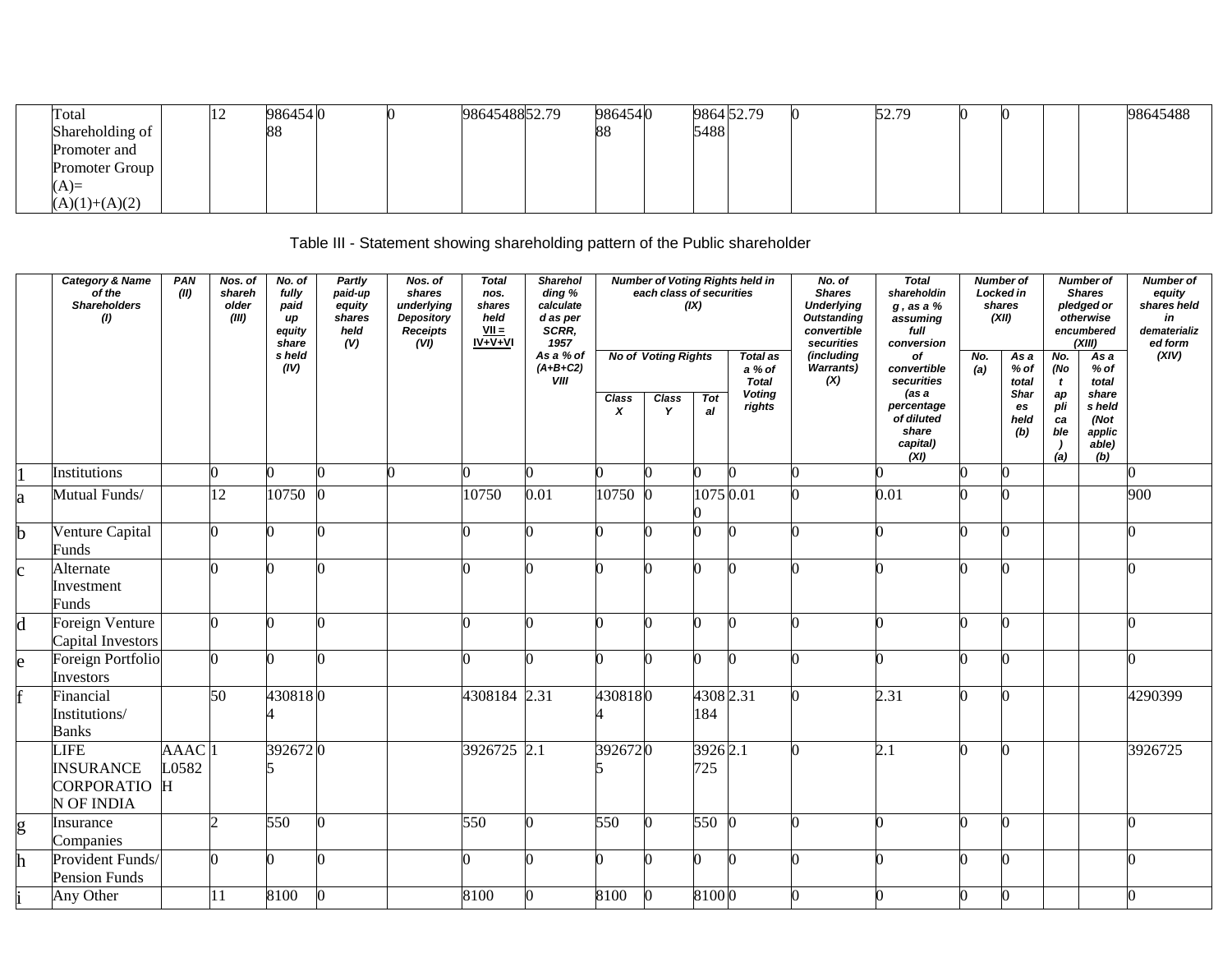|                | specify)                                                                                       |                                 |                |               |              |               |          |               |                  |            |       |    |  |          |
|----------------|------------------------------------------------------------------------------------------------|---------------------------------|----------------|---------------|--------------|---------------|----------|---------------|------------------|------------|-------|----|--|----------|
|                | Other                                                                                          |                                 | 11             | 8100          | $\mathbf{0}$ | 8100          | n        | 8100          | 81000            |            | n     | n  |  |          |
|                | Sub-Total $(B)(1)$                                                                             |                                 | 75             | 4327580       |              | 4327584 2.32  |          | 4327580       | 4327 2.32<br>584 |            | 2.32  | n  |  | 4291299  |
| $\overline{2}$ | Central<br>Government/<br><b>State</b><br>Government(s)/<br>President of<br>India              |                                 |                | 1664540       |              | 166454        | 0.09     | 1664540       | 16640.09<br>54   |            | 0.09  | 0  |  | 166454   |
|                | Sub-Total $(B)(2)$                                                                             |                                 |                | 1664540       |              | 166454        | 0.09     | 1664540       | 1664 0.09<br>54  |            | 0.09  | O. |  | 166454   |
| 3              | Non-institutions                                                                               |                                 | 0              |               | O.           | 0             | n        |               |                  |            | ∩     | 0  |  |          |
| a              | Individuals -                                                                                  |                                 | 57157          | 6136630<br>74 |              | 6136637432.85 |          | 6136630<br>74 | 6374             | 6136 32.85 | 32.85 | O. |  | 58735585 |
|                | Individual<br>shareholders<br>holding nominal<br>share capital up<br>to Rs. 2 lakhs.           |                                 | 56986          | 2592680<br>53 |              | 2592685313.88 |          | 2592680<br>53 | 6853             | 2592 13.88 | 13.88 | O. |  | 23296064 |
| ii.            | Individual<br>shareholders<br>holding nominal<br>share capital in<br>excess of Rs. 2<br>lakhs. |                                 | 171            | 3543950<br>21 |              | 3543952118.97 |          | 3543950<br>21 | 9521             | 3543 18.97 | 18.97 | 0  |  | 35439521 |
|                | <b>MINAL</b><br><b>BHARAT</b><br><b>PATEL</b>                                                  | AACP <sub>1</sub><br>P5126<br>G |                | 3892840       |              | 3892842 2.08  |          | 3892840       | 3892 2.08<br>842 |            | 2.08  | n  |  | 3892842  |
|                | <b>HARDIK B</b><br><b>PATEL</b>                                                                | AHIPP <sup>1</sup><br>1407H     |                | 5639730       |              | 5639737 3.02  |          | 5639730       | 5639 3.02<br>737 |            | 3.02  | 0  |  | 5639737  |
|                | <b>RUCHIT</b><br><b>BHARAT</b><br><b>PATEL</b>                                                 | ANDP <sub>1</sub><br>P9202      |                | 8451990       |              | 8451993 4.52  |          | 8451990       | 84514.52<br>993  |            | 4.52  | O. |  | 8451993  |
| b              | <b>NBFCs</b><br>registered with<br><b>RBI</b>                                                  |                                 | 0              |               | n            | 0             | O.       | U             | n                |            | 0     | O. |  | ∩        |
| $\mathbf c$    | <b>Employee Trusts</b>                                                                         |                                 | $\overline{0}$ | 0             | $\mathbf{0}$ | 0             | $\Omega$ |               | 0                |            | 0     | 0  |  | n        |
| d              | Overseas<br>Depositories<br>(holding DRs)<br>(balancing<br>figure)                             |                                 |                |               |              |               | n        |               |                  |            |       |    |  |          |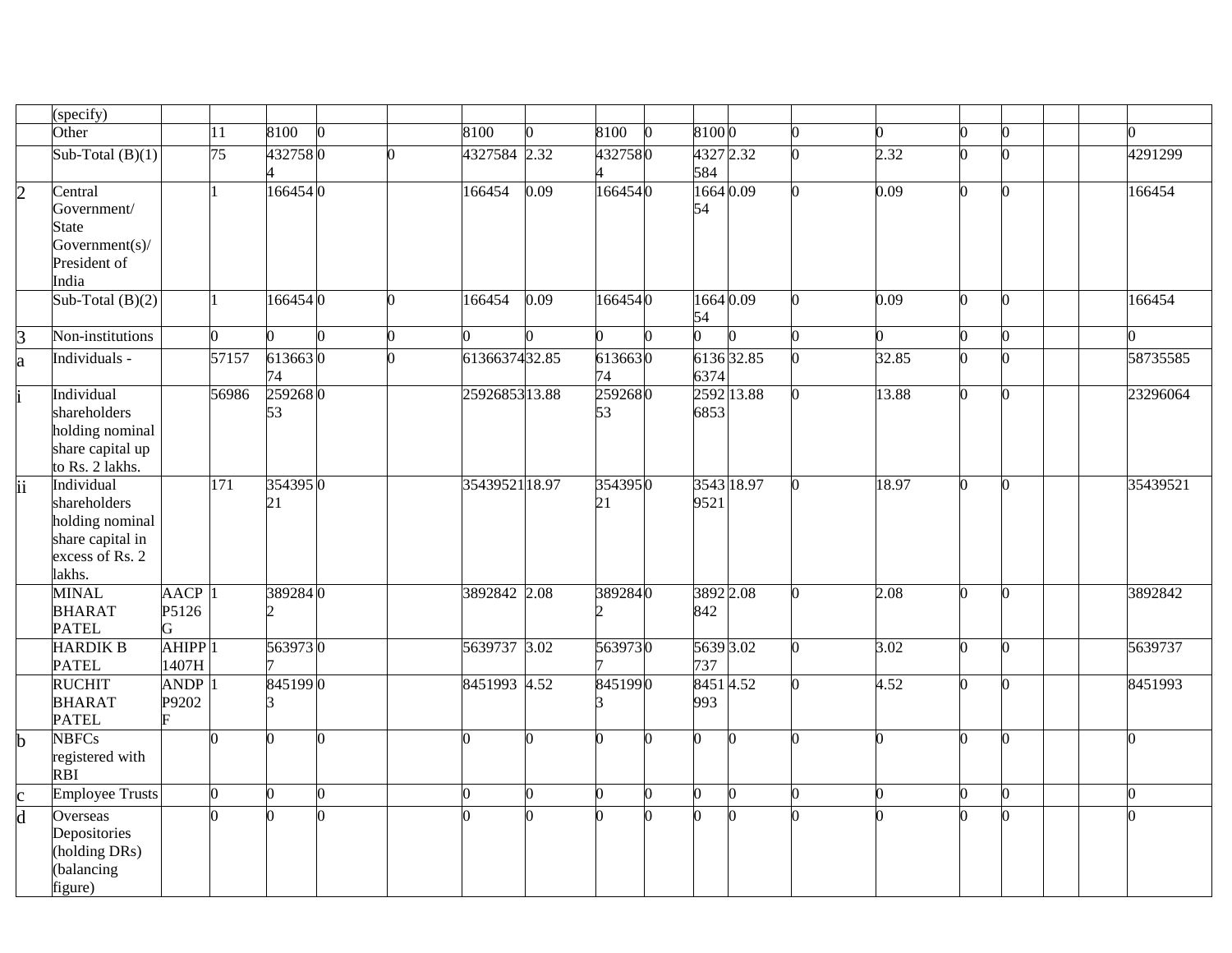| Any Other<br>e      |                              | 3918  | 2234260 | 2234263611.96 |      | 2234260 | 2234 11.96 | 11.96 | 0        | 20944534 |
|---------------------|------------------------------|-------|---------|---------------|------|---------|------------|-------|----------|----------|
| specify)            |                              |       | 36      |               |      | 36      | 2636       |       |          |          |
| <b>Bodies</b>       |                              | 553   | 1760320 | 176032269.42  |      | 1760320 | 1760 9.42  | 9.42  | 0        | 17364831 |
| Corporate           |                              |       | 26      |               |      | 26      | 3226       |       |          |          |
| <b>FINQUEST</b>     | AAAC <sup>1</sup>            |       | 6663210 | 6663214 3.57  |      | 6663210 | 6663 3.57  | 3.57  | 0        | 6663214  |
| <b>FINANCIAL</b>    | F8117                        |       |         |               |      |         | 214        |       |          |          |
| <b>SOLUTIONS</b>    | G                            |       |         |               |      |         |            |       |          |          |
| <b>PVT LTD</b>      |                              |       |         |               |      |         |            |       |          |          |
| <b>VIBGYOR</b>      | AABC <sup>1</sup>            |       | 2500000 | 2500000 1.34  |      | 2500000 | 2500 1.34  | 1.34  | 0        | 2500000  |
|                     | <b>INVESTORS &amp; V1008</b> |       |         |               |      |         | 000        |       |          |          |
| <b>DEVELOPERS</b>   |                              |       |         |               |      |         |            |       |          |          |
| <b>PRIVATE</b>      |                              |       |         |               |      |         |            |       |          |          |
| <b>LIMITED</b>      |                              |       |         |               |      |         |            |       |          |          |
| Clearing            |                              | 43    | 45215 0 | 45215         | 0.02 | 45215 0 | 45210.02   | 0.02  | $\Omega$ | 45215    |
| member              |                              |       |         |               |      |         |            |       |          |          |
| Employees           |                              | 1614  | 6461110 | 646111        | 0.35 | 6461110 | 64610.35   | 0.35  | 0        | 646111   |
|                     |                              |       |         |               |      |         |            |       |          |          |
| <b>HUF</b>          |                              | 1244  | 2483070 | 2483074 1.33  |      | 2483070 | 2483 1.33  | 1.33  | 0        | 2482874  |
|                     |                              |       |         |               |      |         | 074        |       |          |          |
| Non-Resident        |                              | 458   | 1017760 | 1017760 0.54  |      | 1017760 | 10170.54   | 0.54  | 0        | 8600     |
| Indian (NRI)        |                              |       |         |               |      |         | 760        |       |          |          |
| Other               |                              |       | 5000000 | 500000        | 0.27 | 5000000 | 5000 0.27  | 0.27  | 0        |          |
|                     |                              |       |         |               |      |         | 00         |       |          |          |
| Overseas            |                              | l C   | 39800 0 | 39800         | 0.02 | 39800 0 | 39800.02   | 0.02  | 0        | 39150    |
| Corporate           |                              |       |         |               |      |         |            |       |          |          |
| <b>Bodies</b>       |                              |       |         |               |      |         |            |       |          |          |
| Trusts              |                              |       | 7450    | 7450          |      | 7450    | 74500      |       | 0        | 7450     |
| Sub-Total $(B)(3)$  |                              | 61075 | 8370900 | 8370901044.81 |      | 8370900 | 8370 44.81 | 44.81 | 0        | 79680119 |
|                     |                              |       | 10      |               |      | 10      | 9010       |       |          |          |
| <b>Total Public</b> |                              | 61151 | 8820300 | 8820304847.22 |      | 8820300 | 8820 47.22 | 47.22 | 0        | 84137872 |
| Shareholding        |                              |       | 48      |               |      | 48      | 3048       |       |          |          |
| $(B)=$              |                              |       |         |               |      |         |            |       |          |          |
| $(B)(1)+(B)(2)+($   |                              |       |         |               |      |         |            |       |          |          |
| B)(3)               |                              |       |         |               |      |         |            |       |          |          |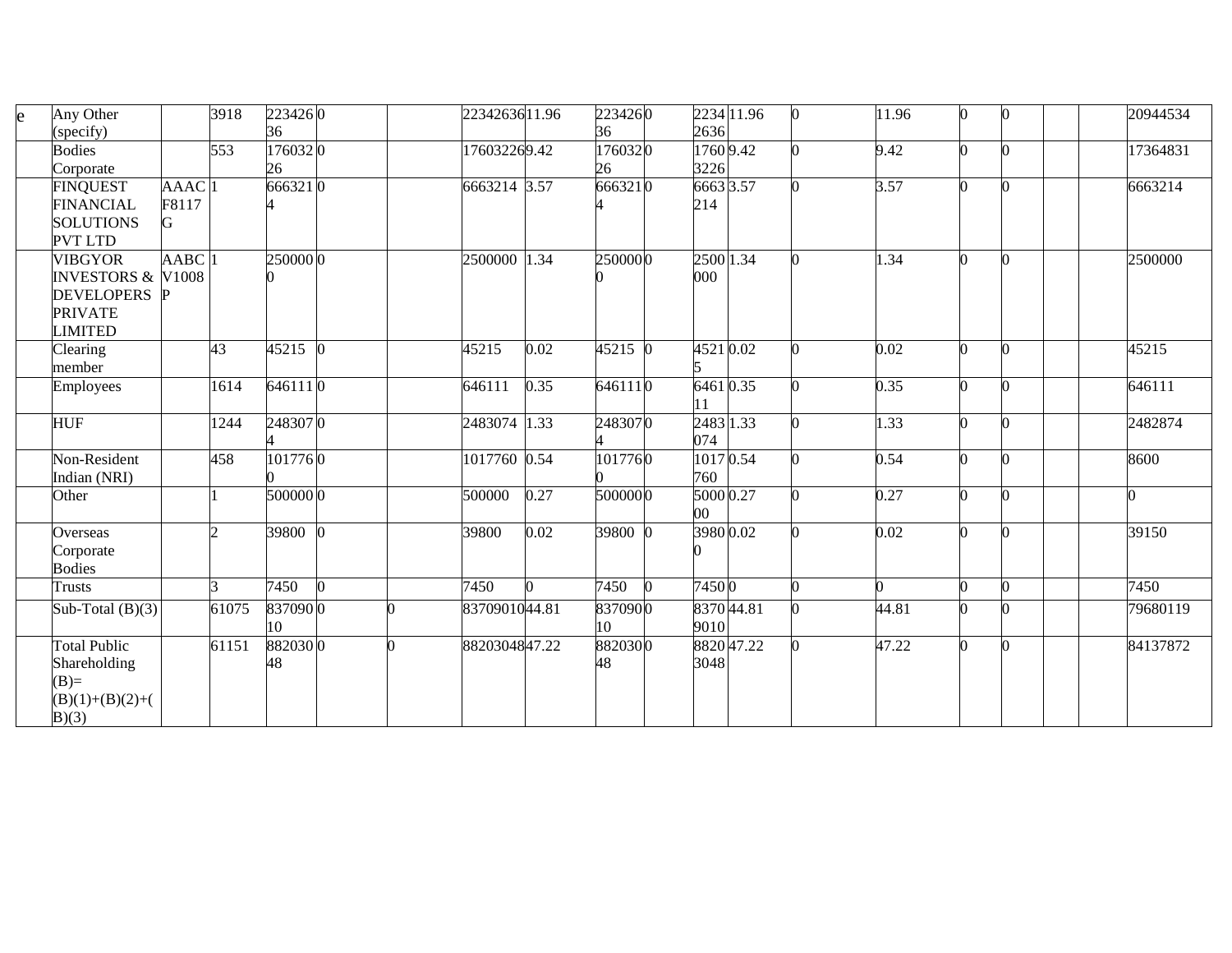|                | Category &           | <b>PAN</b>        | No.          | NO.                  | <b>Partiv</b> | Nos. of                | Total          | <b>Shareh</b> I                                 |                                                 |                        |              | <b>Number of Voting Rights</b> | No. of                        | Total                       | <b>Number</b>  |              | <b>Number</b>                             | <b>Number</b>   |
|----------------|----------------------|-------------------|--------------|----------------------|---------------|------------------------|----------------|-------------------------------------------------|-------------------------------------------------|------------------------|--------------|--------------------------------|-------------------------------|-----------------------------|----------------|--------------|-------------------------------------------|-----------------|
|                | of the               | (III)             | <b>share</b> | tûlly                | paid-         | <b>shares</b>          | <b>share</b>   | ding %                                          |                                                 | each class of          |              |                                | <b>Shares</b>                 | sharehol                    | Locked         |              | <b>Shares</b>                             | equity          |
|                | <b>Shareholde</b>    |                   | older        | paid                 | equity        | underlyi               | neid –         | calculat<br>d as                                |                                                 |                        | (IX)         |                                | <b>Underlyl</b>               | g, as a                     | <b>shares</b>  |              | pledged                                   | shares          |
|                | $\left( 0\right)$    |                   | (TII)        | $\mathbf{u}$         | held          | shares Deposit         | $(VII =$       | SCRR,                                           |                                                 |                        |              |                                | <b>Outstandr</b><br>convertib | assumin<br>tull             | (XII)          |              | <b><i><u>Otherwis</u></i></b><br>encumber | Tn<br>demateria |
|                |                      |                   |              | <u>equit</u><br>shar | (V)           | <b>Receipt</b><br>(VI) | $\frac{1}{10}$ | 1957                                            |                                                 |                        |              |                                | securitie                     | conversi                    |                |              | $\overline{(XIII)}$                       | ed form         |
|                |                      |                   |              | s.                   |               |                        |                |                                                 |                                                 |                        |              | Total                          | <i>(includin</i>              | $\overline{ot}$             | $No.$ As a No. |              | As a                                      |                 |
|                |                      |                   |              | 70V)                 |               |                        |                | $\frac{A\overline{s} \overline{a} \%}{(A+B+C)}$ |                                                 | No of Voting<br>Rights |              | as a<br>% of                   | <b>Warrants</b>               | convertib                   | %              | (N)          | $\%$                                      | (XIV)<br>(Not   |
|                |                      |                   |              |                      |               |                        |                | (VIII)                                          |                                                 |                        |              |                                | (X)                           | securitie                   | of             |              | of                                        | Applicable      |
|                |                      |                   |              |                      |               |                        |                |                                                 |                                                 |                        |              | Íotal<br>Votin                 |                               | as a                        |                | $\mathbf{o}$ |                                           |                 |
|                |                      |                   |              |                      |               |                        |                |                                                 | $rac{\overline{C\text{la}}}{\text{S}\text{S}}}$ | Cla<br>ss<br>Y         | $\mathbf{o}$ |                                |                               | percenta<br>$\overline{ot}$ | tot            | t            | tota                                      |                 |
|                |                      |                   |              |                      |               |                        |                |                                                 |                                                 |                        | t            | right                          |                               | <b><i><u>Share</u></i></b>  | al             | ap           |                                           |                 |
|                |                      |                   |              |                      |               |                        |                |                                                 |                                                 |                        | al           |                                |                               | capital)                    | Sh             | pli          | sha                                       |                 |
|                |                      |                   |              |                      |               |                        |                |                                                 |                                                 |                        |              |                                |                               |                             |                |              | ro c                                      |                 |
|                | Custodian/DR         |                   |              |                      |               | 16791800               | 16791800       |                                                 |                                                 |                        |              |                                |                               |                             |                |              |                                           | 16791800        |
|                | Holder               |                   |              |                      |               |                        |                |                                                 |                                                 |                        |              |                                |                               |                             |                |              |                                           |                 |
|                | The Bank of          | AACC <sup>1</sup> |              |                      |               | 16791800               | 16791800       |                                                 | 1679180                                         |                        | 1679 8.99    |                                |                               |                             |                |              |                                           | 16791800        |
|                | New York             | T2969             |              |                      |               |                        |                |                                                 | 00                                              |                        | 1800         |                                |                               |                             |                |              |                                           |                 |
|                | Mellon               | G                 |              |                      |               |                        |                |                                                 |                                                 |                        |              |                                |                               |                             |                |              |                                           |                 |
| $\overline{2}$ | Employee             |                   |              |                      |               |                        |                |                                                 |                                                 |                        |              |                                |                               |                             |                |              |                                           | ∩               |
|                | <b>Benefit Trust</b> |                   |              |                      |               |                        |                |                                                 |                                                 |                        |              |                                |                               |                             |                |              |                                           |                 |
|                | under SEBI           |                   |              |                      |               |                        |                |                                                 |                                                 |                        |              |                                |                               |                             |                |              |                                           |                 |
|                | Share based          |                   |              |                      |               |                        |                |                                                 |                                                 |                        |              |                                |                               |                             |                |              |                                           |                 |
|                | Employee             |                   |              |                      |               |                        |                |                                                 |                                                 |                        |              |                                |                               |                             |                |              |                                           |                 |
|                | Benefit)             |                   |              |                      |               |                        |                |                                                 |                                                 |                        |              |                                |                               |                             |                |              |                                           |                 |
|                | Regulations,         |                   |              |                      |               |                        |                |                                                 |                                                 |                        |              |                                |                               |                             |                |              |                                           |                 |
|                | 2014)                |                   |              |                      |               |                        |                |                                                 |                                                 |                        |              |                                |                               |                             |                |              |                                           |                 |
|                |                      |                   |              |                      |               |                        |                |                                                 |                                                 |                        |              |                                |                               |                             |                |              |                                           |                 |
|                | Total Non-           |                   |              |                      |               | 16791800               | 167918000      |                                                 |                                                 |                        |              |                                |                               |                             |                |              |                                           | 16791800        |
|                | Promoter-Non         |                   |              |                      |               |                        |                |                                                 |                                                 |                        |              |                                |                               |                             |                |              |                                           |                 |
|                | Public               |                   |              |                      |               |                        |                |                                                 |                                                 |                        |              |                                |                               |                             |                |              |                                           |                 |
|                | Shareholding         |                   |              |                      |               |                        |                |                                                 |                                                 |                        |              |                                |                               |                             |                |              |                                           |                 |
|                | $(C)=$               |                   |              |                      |               |                        |                |                                                 |                                                 |                        |              |                                |                               |                             |                |              |                                           |                 |
|                |                      |                   |              |                      |               |                        |                |                                                 |                                                 |                        |              |                                |                               |                             |                |              |                                           |                 |
|                | $(C)(1)+(C)(2)$      |                   |              |                      |               |                        |                |                                                 |                                                 |                        |              |                                |                               |                             |                |              |                                           |                 |

Table IV - Statement showing shareholding pattern of the Non Promoter- Non Public shareholder

Table V - Statement showing shareholding pattern of the Significant Beneficiary Owner (SBO)

| <b>Name</b>         | <b>PAN</b> | <b>Passport No. in</b><br>case of a foreign | Nationality |               |                      | Details of holding/exercise of right of the SBO in the reporting company, whether direct or indirect* |                               |                                             | Date of creation /<br>acquisition of |
|---------------------|------------|---------------------------------------------|-------------|---------------|----------------------|-------------------------------------------------------------------------------------------------------|-------------------------------|---------------------------------------------|--------------------------------------|
|                     |            | national                                    |             | <b>Shares</b> | <b>Voting rights</b> | <b>Rights on distributable</b><br>dividend or any other<br>distribution                               | <b>Exercise of</b><br>control | <b>Exercise of</b><br>significant influence | significant<br>beneficial interest   |
| Ashwin C            | AAEPA4148H |                                             | Singapore   | 41.37         | 42.46                | 41.76                                                                                                 |                               |                                             |                                      |
| Muthiah             |            |                                             |             |               |                      |                                                                                                       |                               |                                             |                                      |
| <b>AMI</b> Holdings | AABCP1877G |                                             | Indian      | 18.31         | 20.72                | 18.7                                                                                                  | No                            | No                                          | $10$ -Jan-2013                       |
| Private Limited     |            |                                             |             |               |                      |                                                                                                       |                               |                                             |                                      |